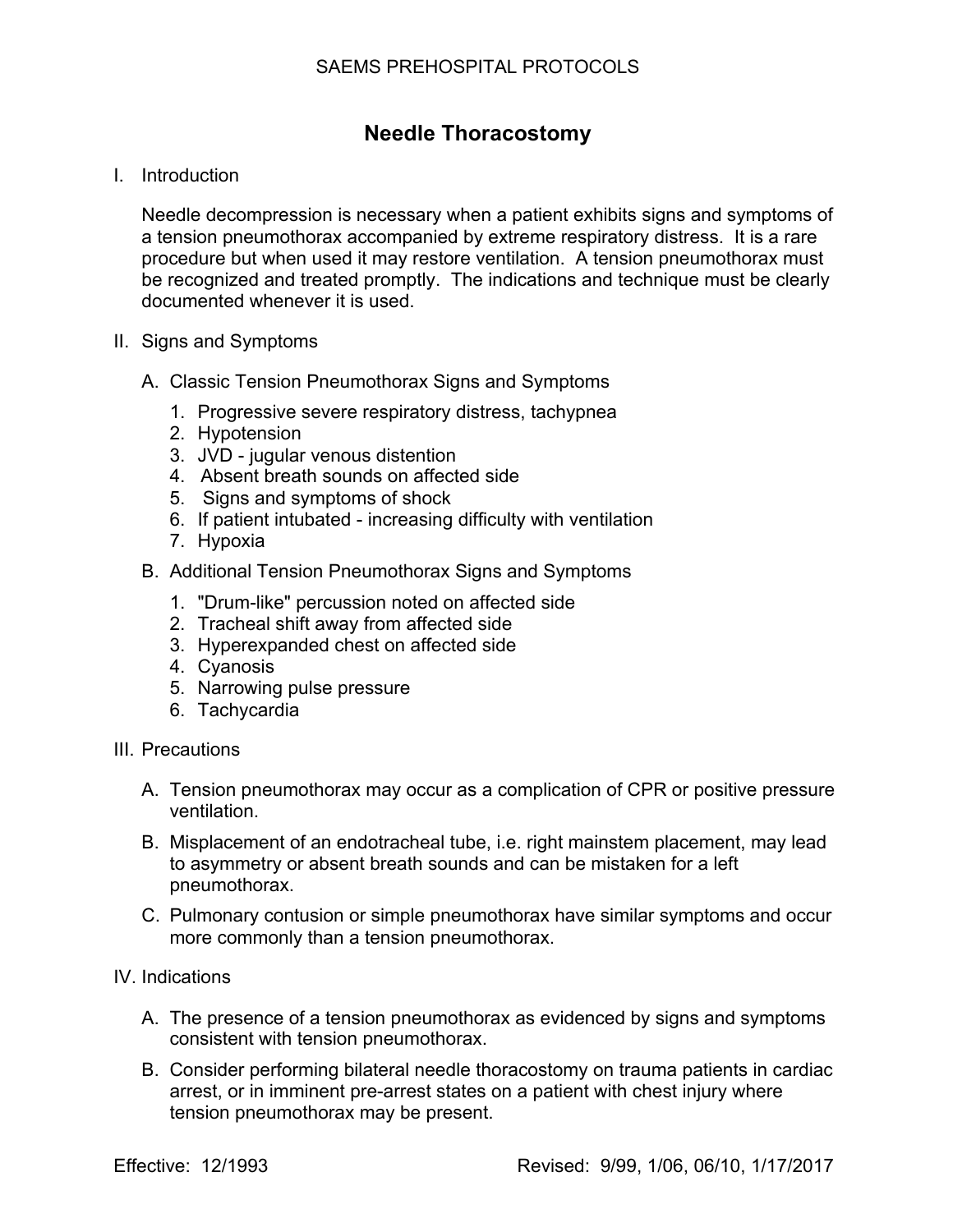- C. If tension pneumothorax is present and needle thoracostomy is indicated, proceed to the procedure as rapidly as possible.
- V. Procedure
	- A. Determine if need for needle decompression of the chest exists
	- B. Ensure that basic life support is being continued, i.e., airway management, hemorrhage control, etc.
	- C. Assemble necessary equipment:
		- angiocath 16g or larger
		- alcohol wipes or betadine
		- flutter valve or finger of rubber glove
		- tape
	- D. Take Universal Precautions, including eye protection
	- E. Expose entire chest
	- F. Clean chest vigorously with alcohol or betadine
	- G. Locate mid-clavicular line second intercostal space, on affected side
	- H. In trauma cardiac arrest cases, perform bilateral needle thoracostomies in midclavicular line, second intercostal space
	- I. Insert the angiocath so that it touches the upper margin of the rib, then slide it over the top of the rib into the second intercostal space. Attach flutter valve or rubber glove fingertip to the angiocath.
	- J. Remove needle and advance catheter
	- K. Tape securely
	- L. Monitor patient and reassess for improvement frequently. May need to repeat procedure if catheter becomes kinked or occluded
	- M. Properly document the procedure on the first care form
- VI. Special Considerations and Complications
	- A. Creation of pneumothorax if none existed
	- B. Laceration of lung
	- C. Laceration of blood vessels. Blood vessels run in a groove under each rib
	- D. Infection. Clean site rapidly but vigorously. Use sterile gloves if possible
	- E. Be prepared to intubate, if patient condition deteriorates
	- F. Injury to heart or great vessels if needle is inserted too low
	- G. An alternative needle thoracostomy site may include the fifth intercostal space, mid-axillary line. Caution should be exercised in the later stages of pregnancy